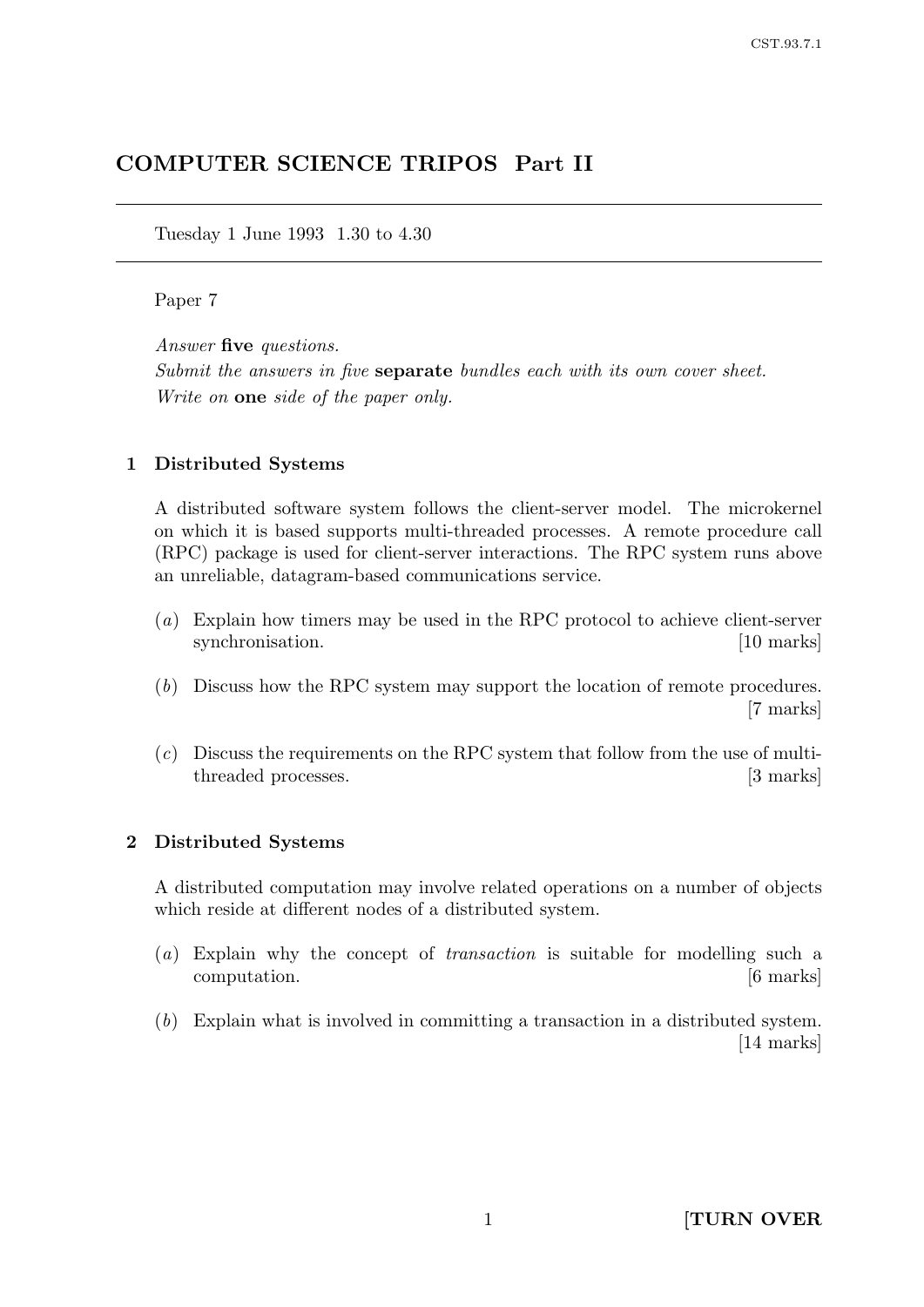## 3 Comparative Architectures

A revisionist view might be that a processor design is RISC if every transistor pays its way in terms of global system performance, i.e. the design is in some sense a local optimum. Explain how this view relates to the original definition of RISC. Can a CISC instruction set be RISC under such a definition? [4 marks]

Given a certain silicon budget (e.g.  $10^6$  transistors) compare and contrast, under the above criterion, alternative ways of spending the excess over the  $(say)$   $10<sup>4</sup>$  transistor cost of a simple load-store one-accumulator machine. You might find it helpful to consider the various features and instructions of common processors. [12 marks]

This budget is sufficient to build most, but not all, of a VAX. Which parts would you omit and how could you arrange to execute full VAX code? [4 marks]

## 4 Comparative Architectures

Compare and contrast possible implementations of instructions which

| $(a)$ load a single byte from memory                                | [8 marks] |
|---------------------------------------------------------------------|-----------|
| $(b)$ store a single byte in memory                                 | [4 marks] |
| $(c)$ move a sequence of <i>n</i> bytes from one address to another | [8 marks] |

For each implementation, indicate briefly whether it conforms to the RISC philosophy, its effect on pipelining, and its likely efficiency compared with any alternatives.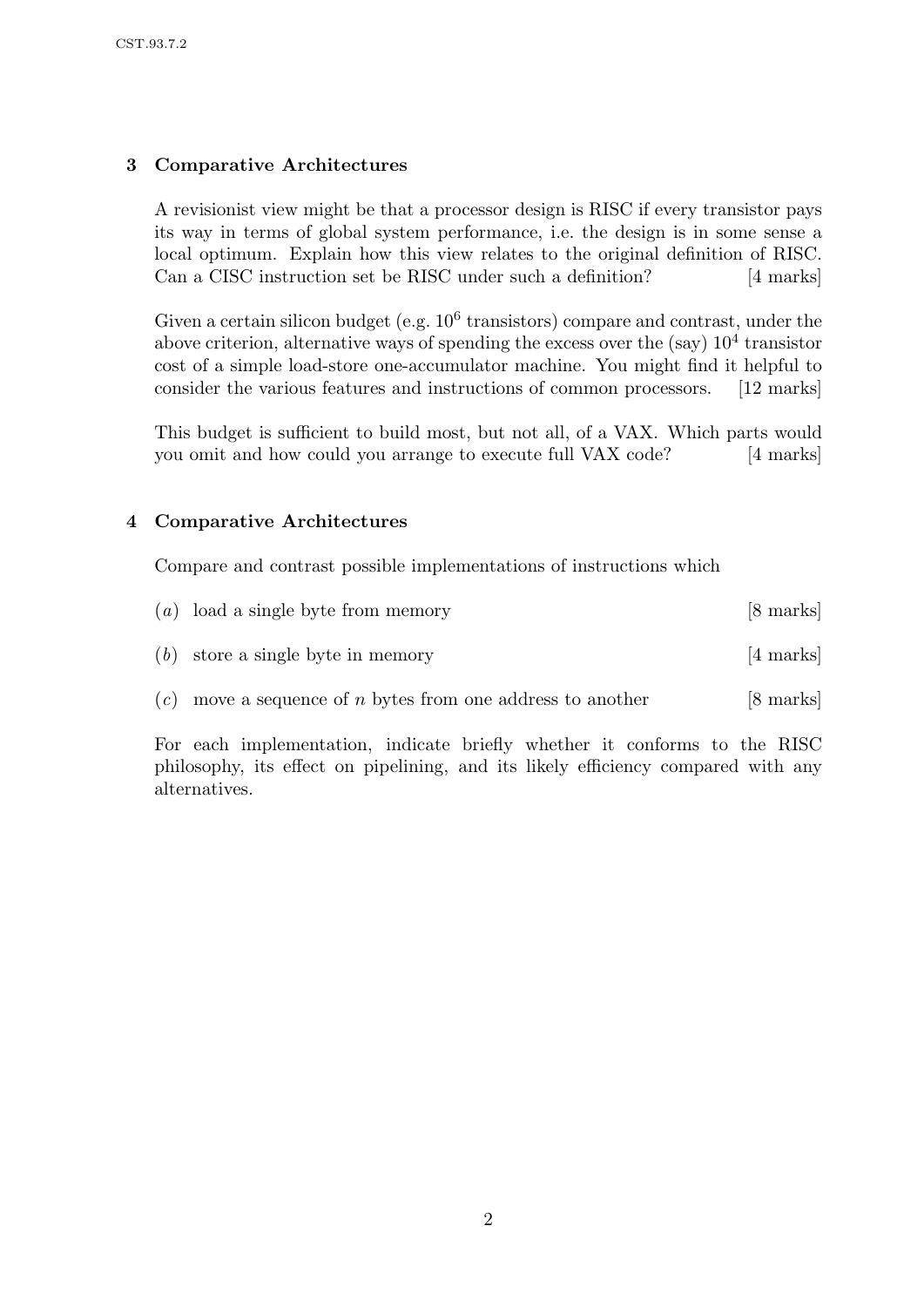## 5 Specification and Verification of Hardware

You are given components MUX, REG and COMP whose behaviour is defined by

 $MUX(sw, in1, in2, out) = (\forall t. out t = (sw t \rightarrow in1 t | in2 t))$ REG v (in, out) = (out  $0 = v$ )  $\wedge$  ( $\forall$  t. out(t+1) = in t) COMP(in1,in2,out) =  $(\forall t. \text{ out } t = (int t < in2 t))$ 

Use these to implement a device MAX that satisfies the specification

MAX(in, out)  $\Rightarrow$  ( $\forall$  t. out t = Max in t)

where the function  $Max$  is defined by

 $(Max \text{ in } 0 = \text{ in } 0)$  ∧  $(Max \text{ in } (n+1) = (Max \text{ in } n < \text{ in}(n+1) \rightarrow \text{ in}(n+1) | Max \text{ in } n))$ [10 marks]

Prove that your implementation meets its specification. [10 marks]

#### 6 Specification and Verification of Hardware

| Describe the simple switch model of CMOS transistors.                                                        | $[5 \text{ marks}]$ |
|--------------------------------------------------------------------------------------------------------------|---------------------|
| Draw a circuit diagram of a CMOS inverter and give a proof that it is correct in<br>the simple switch model. | $[2+3$ marks        |

Describe the unidirectional model of NMOS transistors. [5 marks]

Draw a circuit diagram of an NMOS inverter and give a proof that it is correct in the unidirectional model.  $[2 + 3 \text{ marks}]$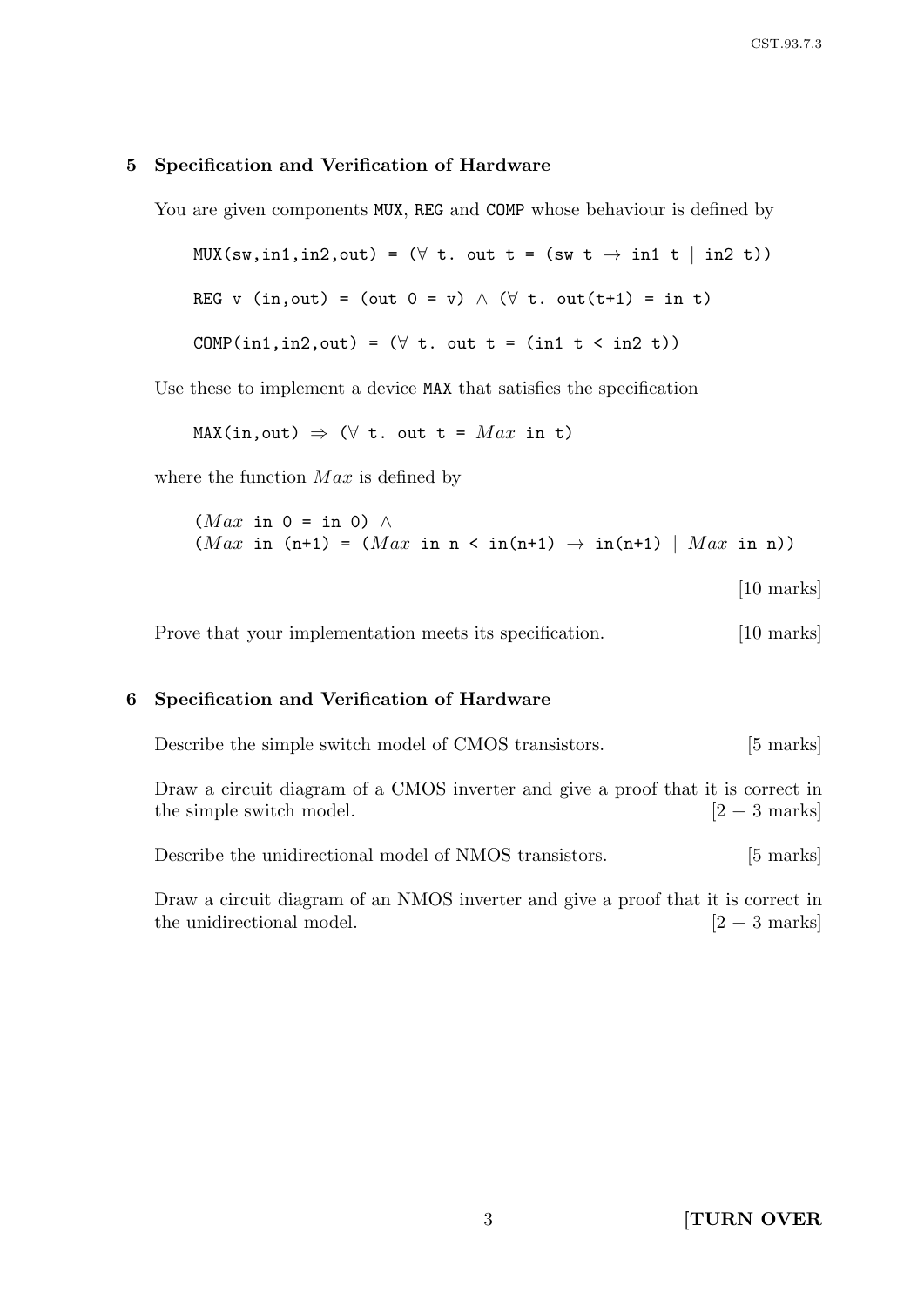## 7 Numerical Analysis II

State a recurrence formula suitable for evaluating the sequence of Chebyshev polynomials  ${T_n(x)}$  for an argument x. What are the starting values? [2 marks]

The error in Lagrange interpolation can be expressed in the form

$$
f(x) - L_{n-1}(x) = \frac{f^{(n)}(\zeta)}{n!} \prod_{j=1}^{n} (x - x_j)
$$

for a suitable function  $f(x)$ . Suggest a choice of the interpolation points  $\{x_i\}$  which tends to minimise this error over the interval  $[-1, 1]$ . [3 marks]

Hence justify and explain the method of economisation of a power series.

[5 marks]

In what sense is an economised power series a *best approximation*? [2 marks]

Suppose  $P_n(x)$  is a polynomial formed by truncating a power series after the term in  $x^n$ . Perform an economisation of the truncated power series

$$
\cosh x \simeq P_4(x) = 1 + \frac{x^2}{2!} + \frac{x^4}{4!}
$$
 [5 marks]

Given that the maximum error in  $P_4(x)$  over [−1, 1] is approximately 0.0014, compare the error in your economised polynomial with the error in  $P_2(x)$ .

[3 marks]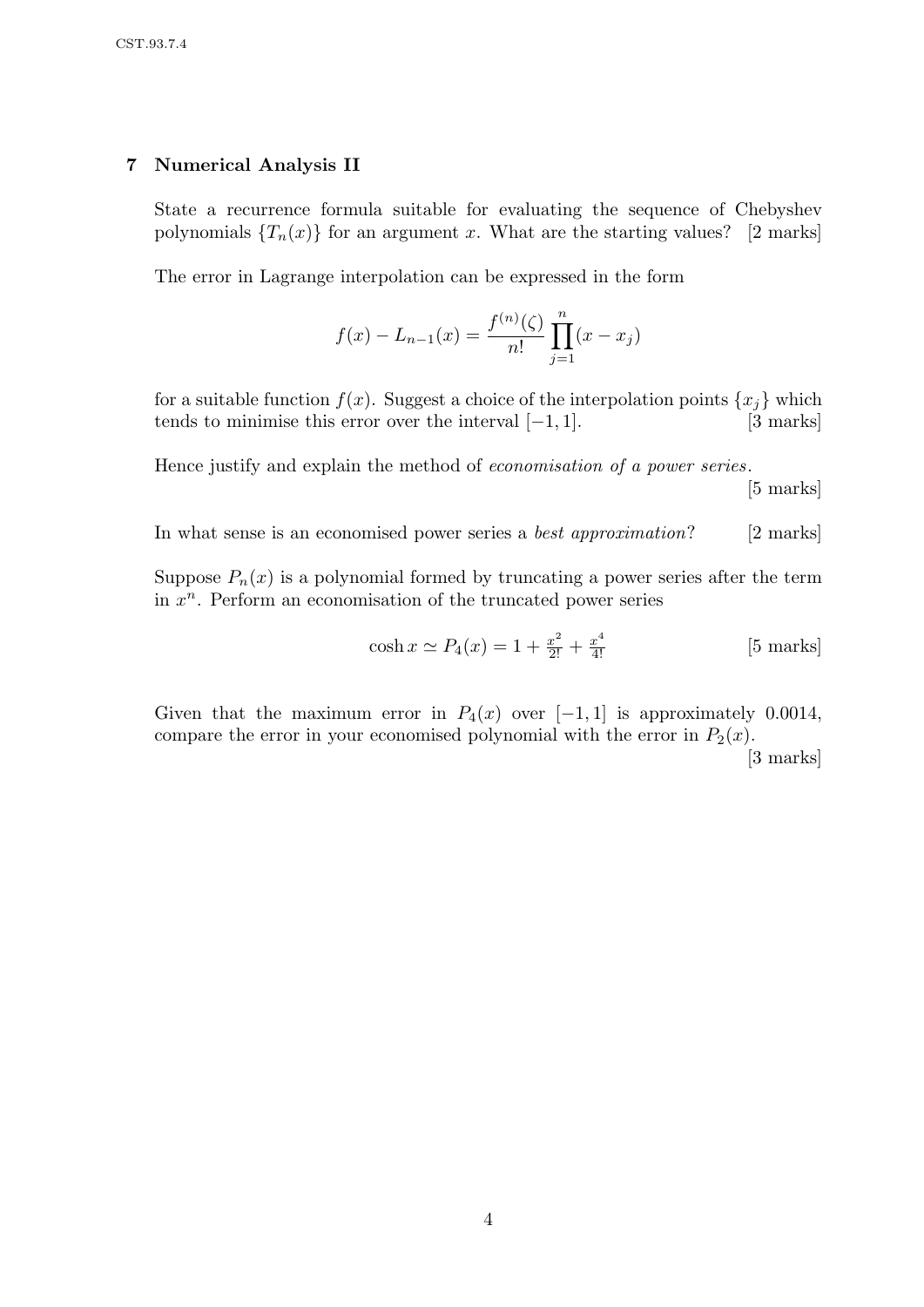#### 8 Numerical Analysis II

If **B** is a real symmetric  $n \times n$  matrix such that  $\bar{\mathbf{z}}^T \mathbf{B} \mathbf{z} \geq 0$  for any complex vector **z**, prove that any eigenvalue  $\lambda$  of **B** is such that  $\lambda \geq 0$ . Hence prove that the eigenvalues of  $A^T A$ , where A is any real square matrix, are real and non-negative. [3 marks]

Let **P**, **Q** be real  $n \times n$  matrices and let  $\|\mathbf{P}\|_2^2$  denote the maximum eigenvalue of **P<sup>T</sup>P**. State Schwarz's inequality for  $\|\mathbf{PQ}\|_2$ . Explain how this is modified if **Q** is replaced by a vector of n elements.  $[3 \text{ marks}]$ 

Derive the *condition number* K for solution of the equations  $\mathbf{A}\mathbf{x} = \mathbf{b}$ . Hint: start by setting  $\mathbf{e} = \mathbf{x} - \hat{\mathbf{x}}$  where  $\hat{\mathbf{x}}$  is an approximate solution. [5 marks]

Describe the singular value decomposition

$$
\mathbf{A} = \mathbf{U}\mathbf{W}\mathbf{V}^T
$$

and explain how you would use it to solve the n equations  $\mathbf{A}\mathbf{x} = \mathbf{b}$  when W has rank  $n$ . [5 marks]

How may the singular value decomposition help in solving the equations  $\mathbf{A}\mathbf{x} = \mathbf{b}$ when **A** has rank  $\langle n^2 \rangle$  Use the case  $n = 4$ , **W** = diag $\{1, 10^{-3}, 10^{-20}, 0\}$  to illustrate your answer. (You may assume that machine epsilon  $\simeq 10^{-16}$ .) [4 marks]

#### 9 Graphics II

When scan-converting items for display, a Z-buffer is sometimes used to avoid some sorting. Outline its operation and limitations. [12 marks]

The use of an A-buffer will improve matters. Explain why. [8 marks]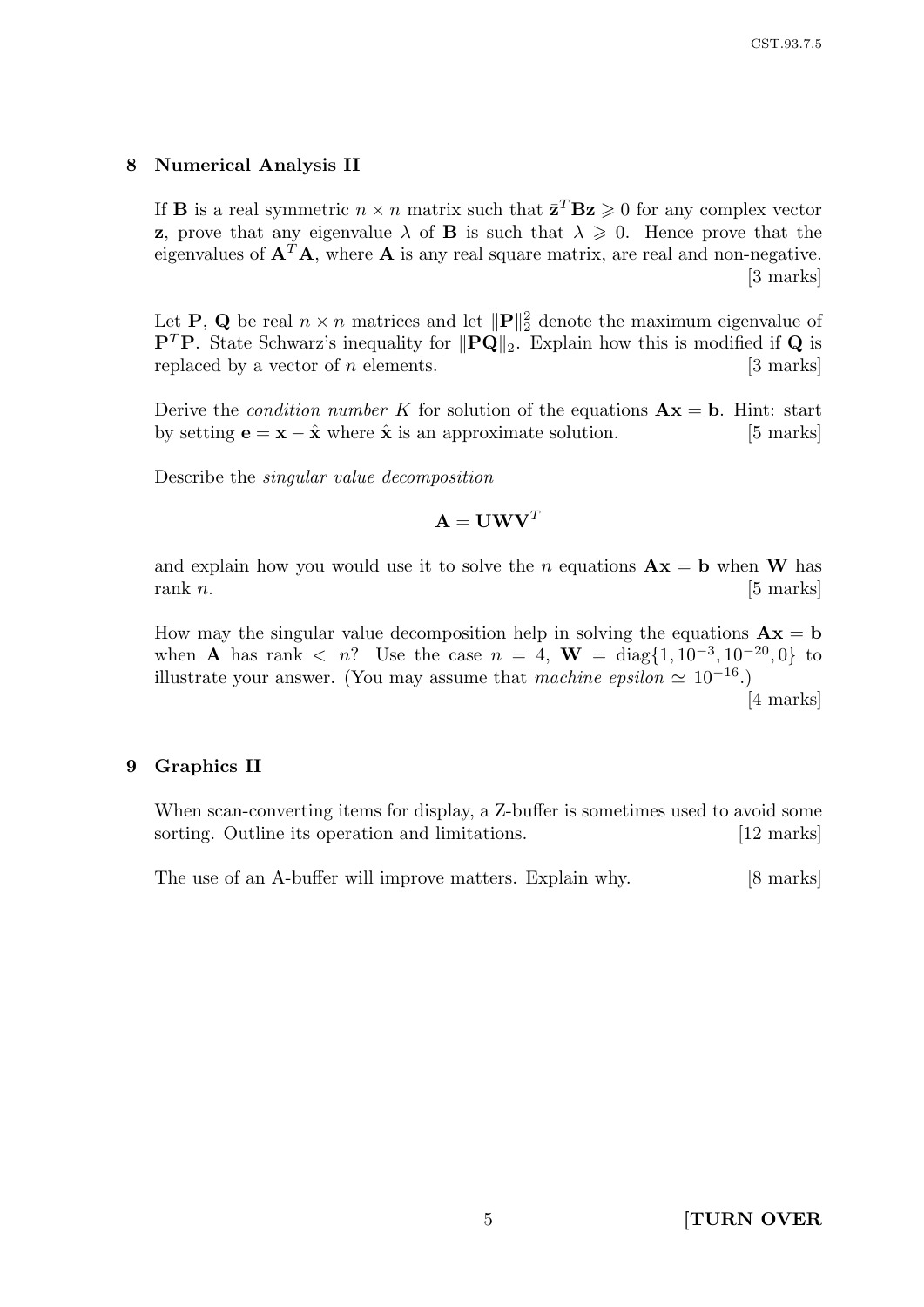## 10 Semantics

An imperative language has boolean expressions be, integer expressions ie, and commands  $C$ , whose abstract syntax is specified by:

$$
ie ::= \underline{n} | X | ie + ie | ie - ie
$$
  
be ::=  $\underline{b} | ie = ie$   
 $C ::= \text{skip} | X := ie | C ; C | \text{ if } be \text{ then } C \text{ else } C | \text{ while } be \text{ do } C$ 

where b is *true* or *false*,  $n$  is any integer, and  $X$  ranges over a fixed set of variables. Describe the operational semantics of the language in terms of inductively defined evaluation relations

$$
be, S \Rightarrow b \qquad ie, S \Rightarrow n \quad \text{and} \quad C, S \Rightarrow S'
$$

where  $S$  and  $S'$  are integer-valued functions on the set of variables. [5 marks]

In what sense are these evaluation relations *deterministic*? What is meant by the assertion that two commands are *semantically equivalent*? [3 marks]

For any choice of be,  $C$  and  $C'$ , which of the following pairs of commands are semantically equivalent and which are not? Justify your answer in each case.

(a) ((while be do C); C) and (if be then ((while be do C); C) else C)

(b)  $(C;$  (while be do C)) and (if be then (while be do C) else C)

(c) (while be do (if be then C else  $C'$ )) and (while be do  $C$ )

[12 marks]